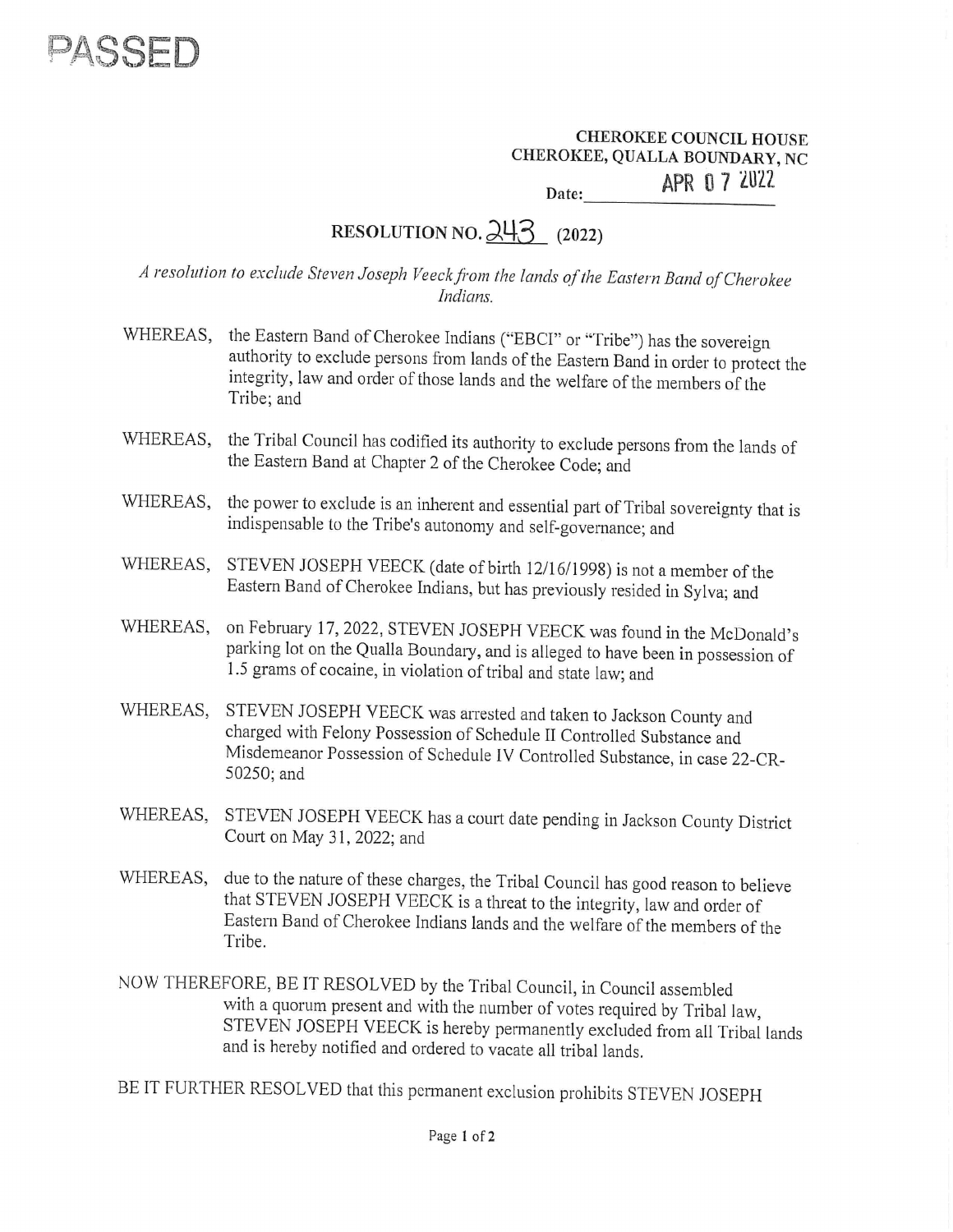VEECK from entering on or being present on Tribal lands for any purpose except as required by Tribal Council or Tribal Court.

BE IT FURTHER RESOLVED that if STEVEN JOSEPH VEECK is found improperly<br>on Tribal lands at any time after the effective date of this resolution he shall be<br>treated as a trespasser and appropriate legal action shall be taken

BE IT FINALLY RESOLVED that all resolutions inconsistent with this resolution are rescinded and that this resolution shall become effective when ratified by the Principal Chief. 3

Submitted by the Chief of Police of the Cherokee Indian Police Department pursuant to Cherokee Code Chapter 2.